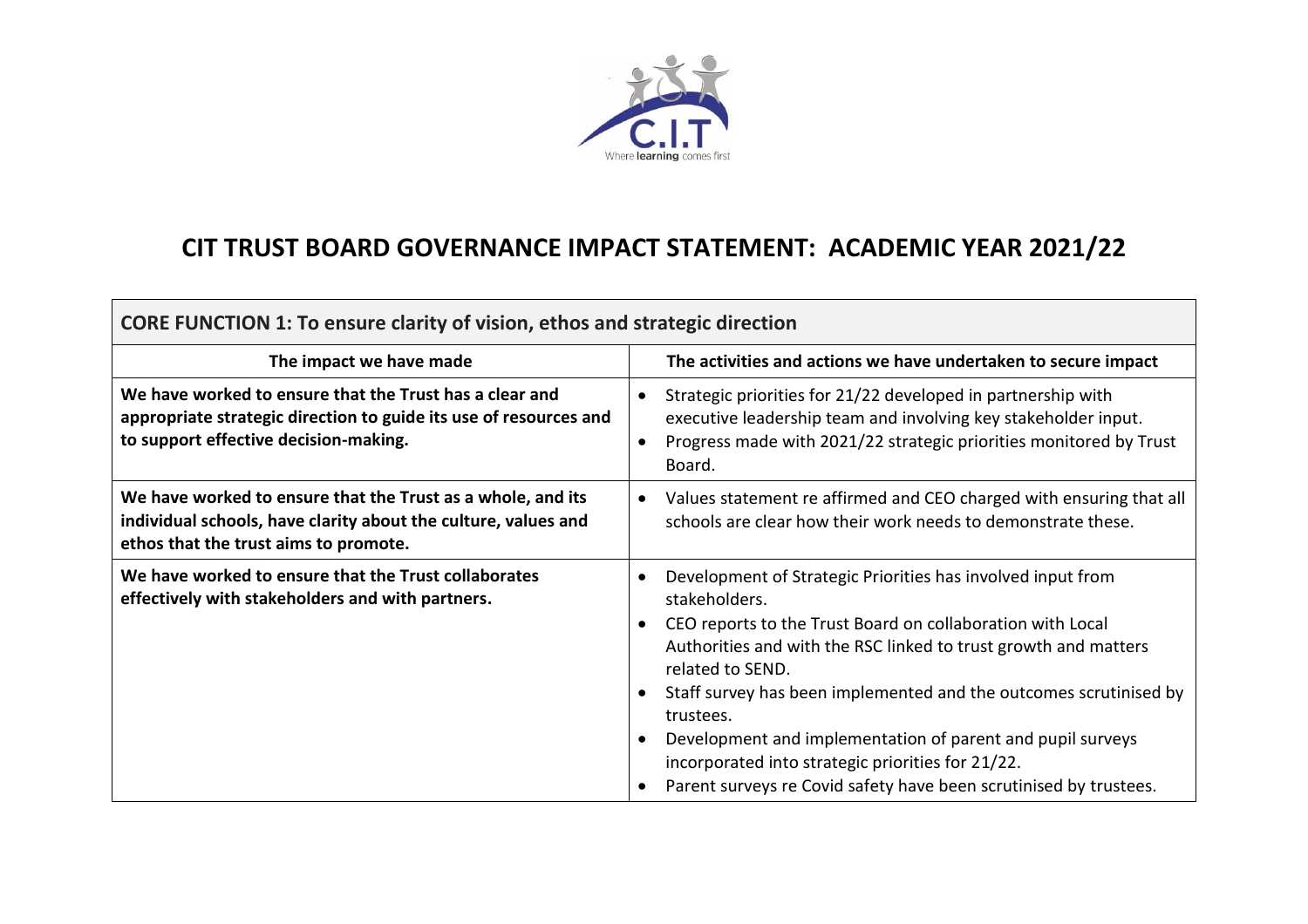

| We have worked to ensure that the Trust managing risk well so<br>that it can achieve its vision, mission and strategic priorities. | Revised Risk Register links risk assessment and management to the<br>trust's strategic priorities and to key areas of potential vulnerability. |
|------------------------------------------------------------------------------------------------------------------------------------|------------------------------------------------------------------------------------------------------------------------------------------------|
|                                                                                                                                    | Trustees provide input into risk identification and required<br>management responses.                                                          |
|                                                                                                                                    | Trust Board seeks risk management / mitigation assurances from the<br>Executive Leadership Team and through independent internal audit.        |

**CORE FUNCTION 2: To hold the Trust's Executive Leadership to account for the educational performance of the school and its pupils, and the performance management of staff.** 

| What we have done                                                                                                                                                              | The activities and actions we have undertaken to secure impact                                                                                                                                                                                                                                                                                                            |
|--------------------------------------------------------------------------------------------------------------------------------------------------------------------------------|---------------------------------------------------------------------------------------------------------------------------------------------------------------------------------------------------------------------------------------------------------------------------------------------------------------------------------------------------------------------------|
| We have worked to ensure that the quality of education that<br>the trust schools provide is of a very high quality.                                                            | The Trust Board's Quality of Education scrutiny committee have<br>$\bullet$<br>scrutinised reports from the Directors of Education and have sought<br>assurances linked to all aspects of the work of trust's school and in<br>particular to remote learning.                                                                                                             |
| We have worked to ensure that the safeguarding provision for<br>pupils in each of the Trust's schools is both fully compliant and<br>benchmarks with recognised best practice. | Safeguarding is one of the key assurance areas that have been<br>$\bullet$<br>delegated to the Local School Boards (LSBs) for each school. Training<br>for LSBs commissioned to strengthen this assurance work.<br>The Trust Board have had an oversight of each of the Trust schools'<br>$\bullet$<br>Covid-19 risk assessments at a number of points the academic year. |
| We have worked to ensure that the arrangements for the<br>management of the performance of staff (including the CEO) is<br>of a high quality.                                  | CEO performance management approach has been strengthened to<br>$\bullet$<br>incorporate 360 feedback and consequent improvement objectives<br>which are monitored by trustees.<br>Approach taken to performance management Trust staff monitored<br>and scrutinised.                                                                                                     |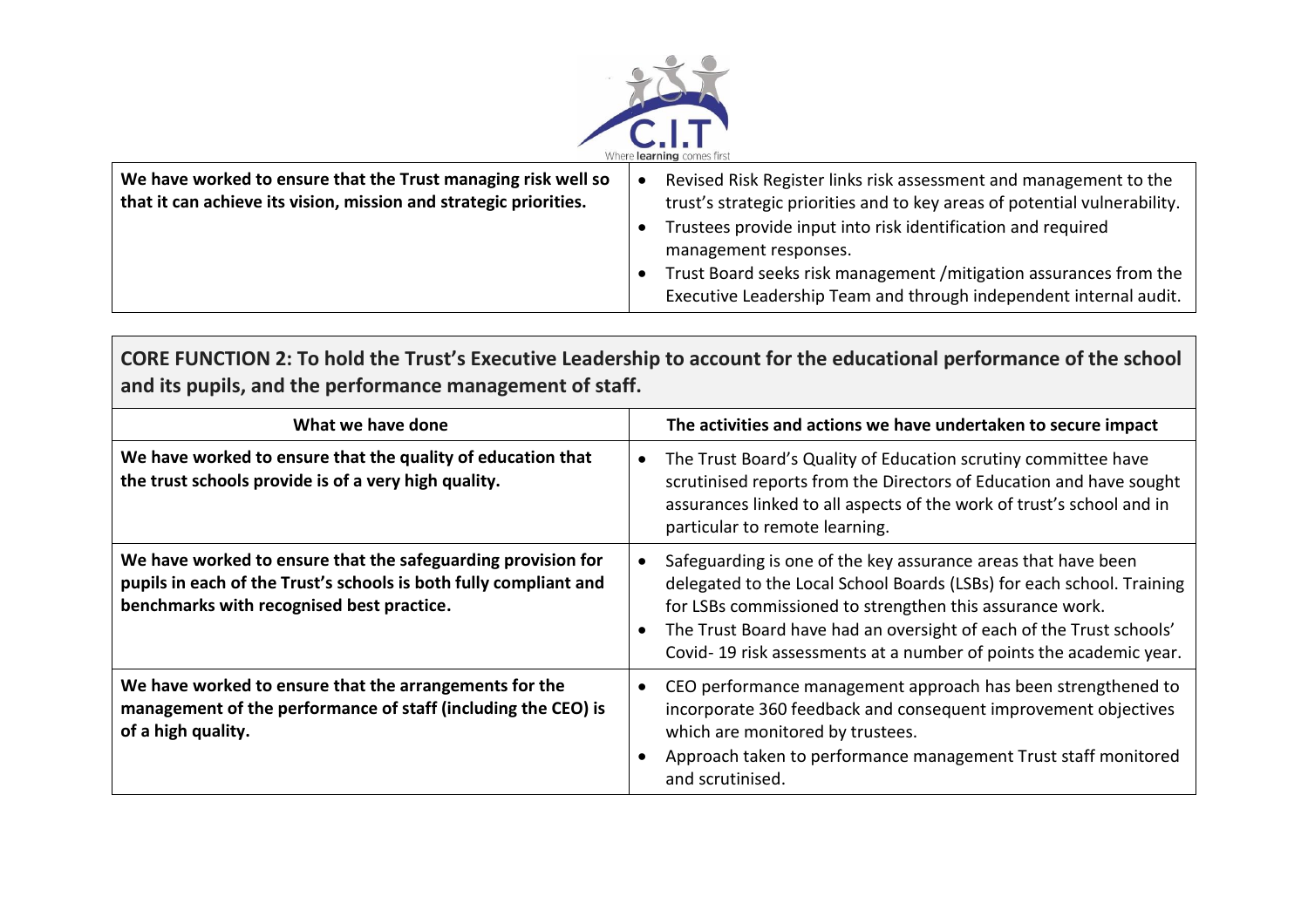

 $\overline{\phantom{a}}$ 

| CORE FUNCTION 3: To oversee the financial performance of the school and make sure its money is well spent.                                                                                       |                                                                                                                                                                                                                   |
|--------------------------------------------------------------------------------------------------------------------------------------------------------------------------------------------------|-------------------------------------------------------------------------------------------------------------------------------------------------------------------------------------------------------------------|
| What we have done                                                                                                                                                                                | The activities and actions we have undertaken to secure impact                                                                                                                                                    |
| We have worked to ensure that the financial resources available<br>to the Trust are maximised and that they are spent well.                                                                      | Opportunities and Risks assessment re trust finances to support<br>strategic financial thinking.<br>DfE financial benchmarking tool being used by trustees.<br>$\bullet$<br>Development of a procurement strategy |
| We have worked to endure that the management of financial<br>resources is fully compliant with regulation.                                                                                       | Close working relationship with externally commissioned internal<br>$\bullet$<br>audit function.<br>Finance, Audit and Estates committee of the Trust Board scrutiny.<br>$\bullet$                                |
| We have worked to ensure that the Trust has a strategic<br>approach to finance so that it is not only viable into the future<br>but is able to expand should this be something it decides to do. | Strategic financial modelling / sensitivity analysis undertaken and<br>scrutinised.                                                                                                                               |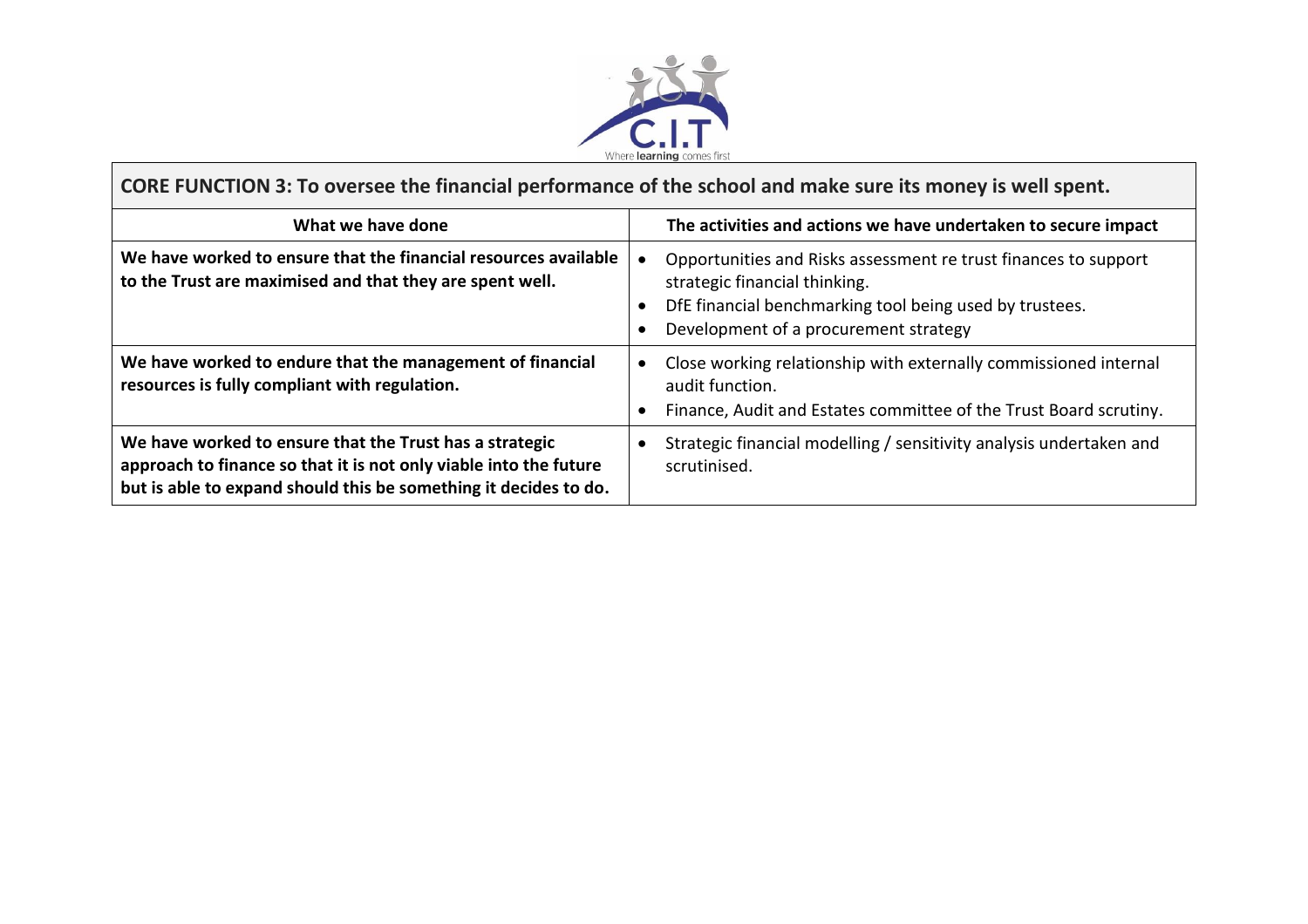

## **ADDITIONAL FUNCTION 1: Acting as a good employer**

| What we have done                                                                                                                                                  | The activities and actions we have undertaken to secure impact                                                                                                                                              |
|--------------------------------------------------------------------------------------------------------------------------------------------------------------------|-------------------------------------------------------------------------------------------------------------------------------------------------------------------------------------------------------------|
| We have worked to ensure that the staff who work for the Trust<br>are valued and developed so that they are able to deliver the very<br>best education for pupils. | Staff wellbeing support - within the context of the Covid<br>pandemic has been a focus for Trustees.<br>Staff professional development has been a focus of the work of<br>the education scrutiny committee. |

## **ADDITIONAL FUNCTION 2: Stewardship of the Trust's building and other assets**

| What we have done                                                                                                                                                                | The activities and actions we have undertaken to secure impact                                                                |
|----------------------------------------------------------------------------------------------------------------------------------------------------------------------------------|-------------------------------------------------------------------------------------------------------------------------------|
| We have worked to ensure that the conditions of buildings and<br>securing resources to ensure that they are fit for purpose and<br>provide high quality environments for pupils. | Strategic estates development plan formulated indicating how<br>dedicated funding will be used to improve the Trust's estate. |

| ADDITIONAL FUNCTION 3: Ensuring compliance with the law and with regulation        |                                                                                                                |
|------------------------------------------------------------------------------------|----------------------------------------------------------------------------------------------------------------|
| What we have done                                                                  | The activities and actions we have undertaken to secure impact                                                 |
| We have worked to ensure that policy is developed and<br>implementation monitored. | Framework of policies developed and all Trust level policies<br>reviewed and revised with input from Trustees. |